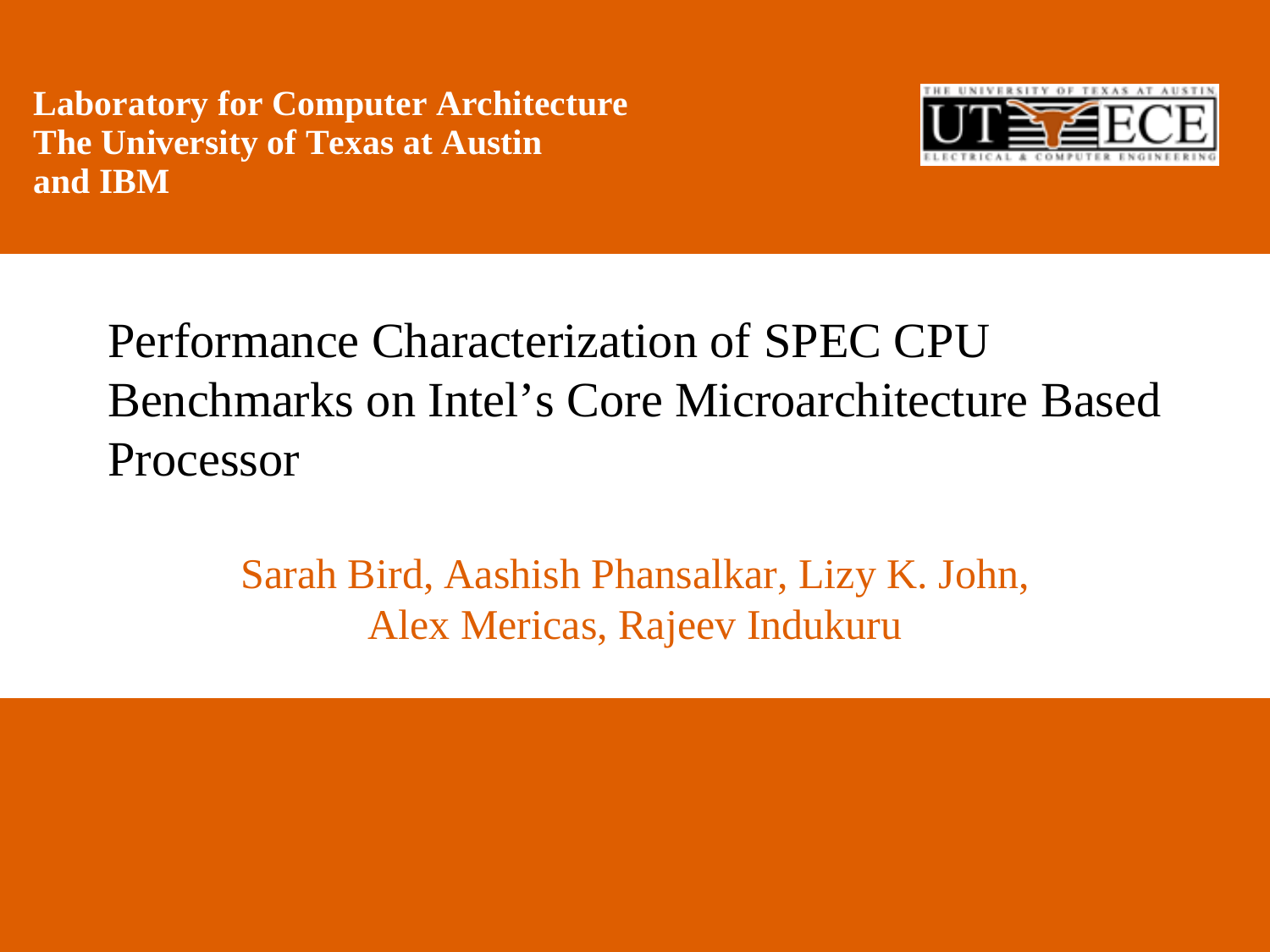

## **Outline**

- Motivation
- **Objectives**
- **Methodology**
- System Design and Details
- Performance Characterization Results of SPEC CPU Benchmarks
- Fusion Description and Results
- **Conclusion**
- Questions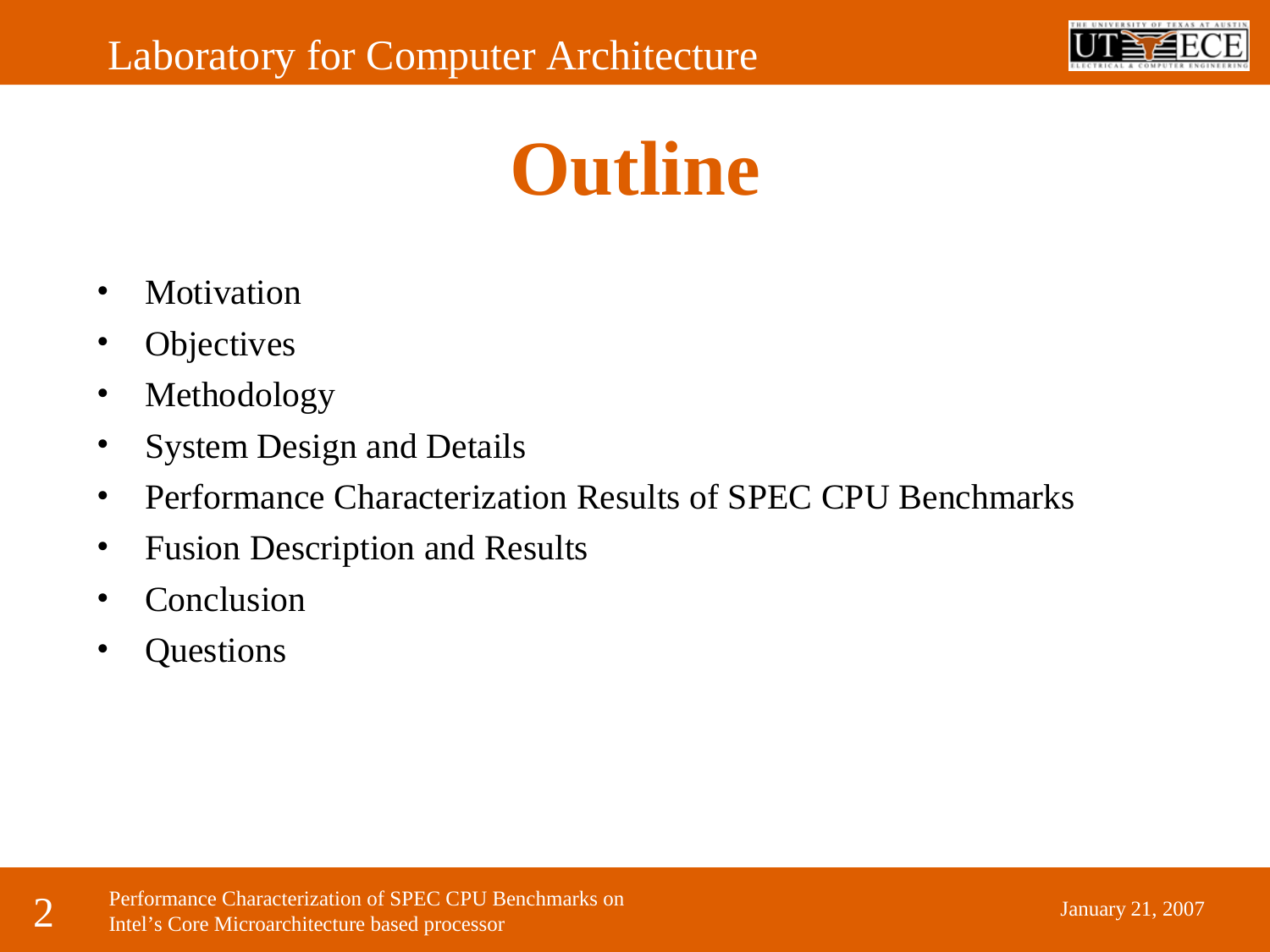

## **Motivation**

- Study the design of the Core Microarchitecture and it's new features to learn how they work
- Study the behavior of the SPEC CPU benchmark suites on the Core Microarchitecture
- Study the effect of the new features on the behavior of the SPEC CPU benchmarks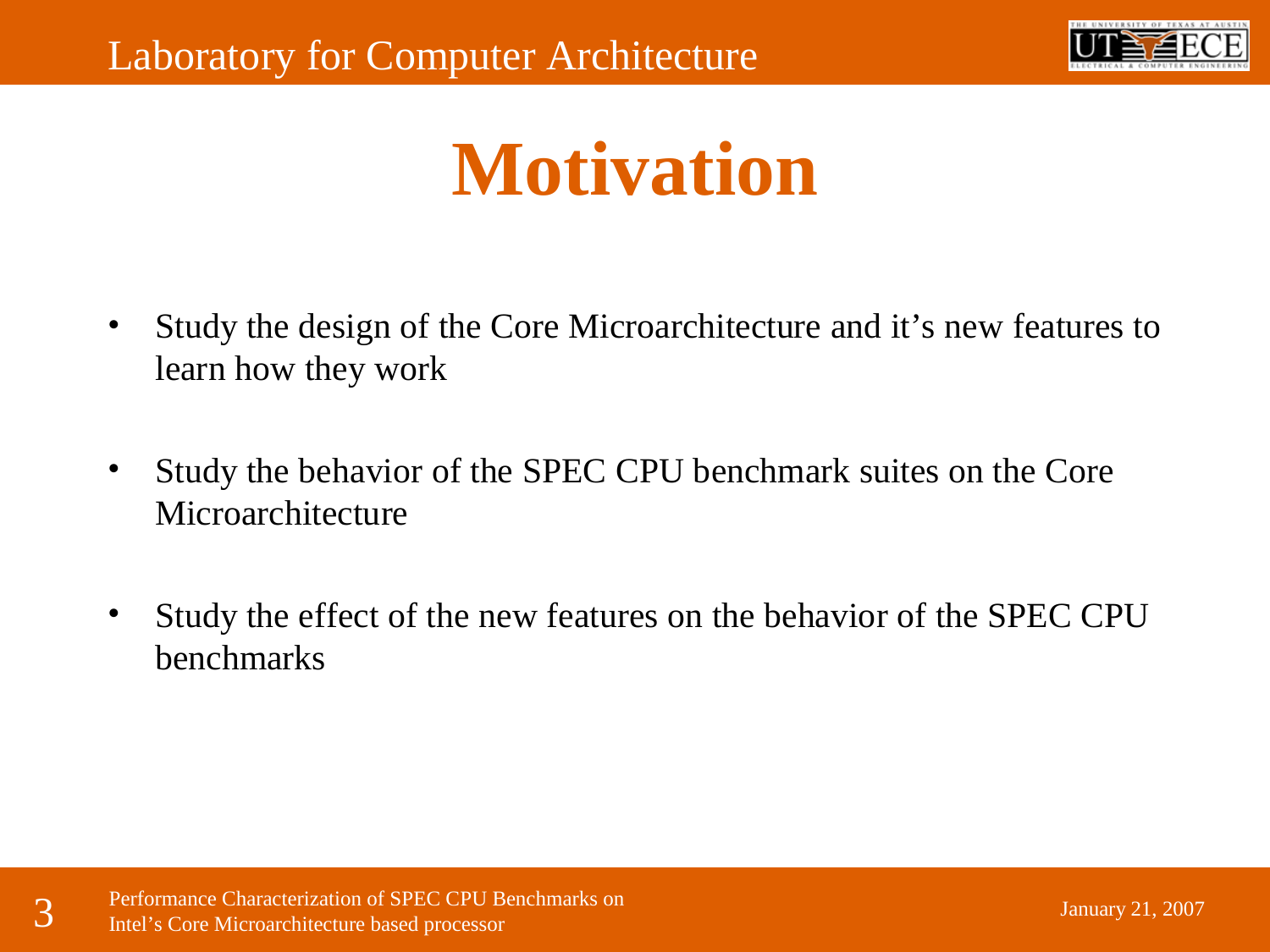

## **Objectives**

• To analyze the behavior of the SPEC CPU2006 suite in comparison to the behavior of the SPEC CPU2000 suite on a Core Microarchitecture processor.

• To determine if fusion (macro and micro-op) contributed noticeably to the improved performance of the Core Microarchitecture processor as compared to its predecessors.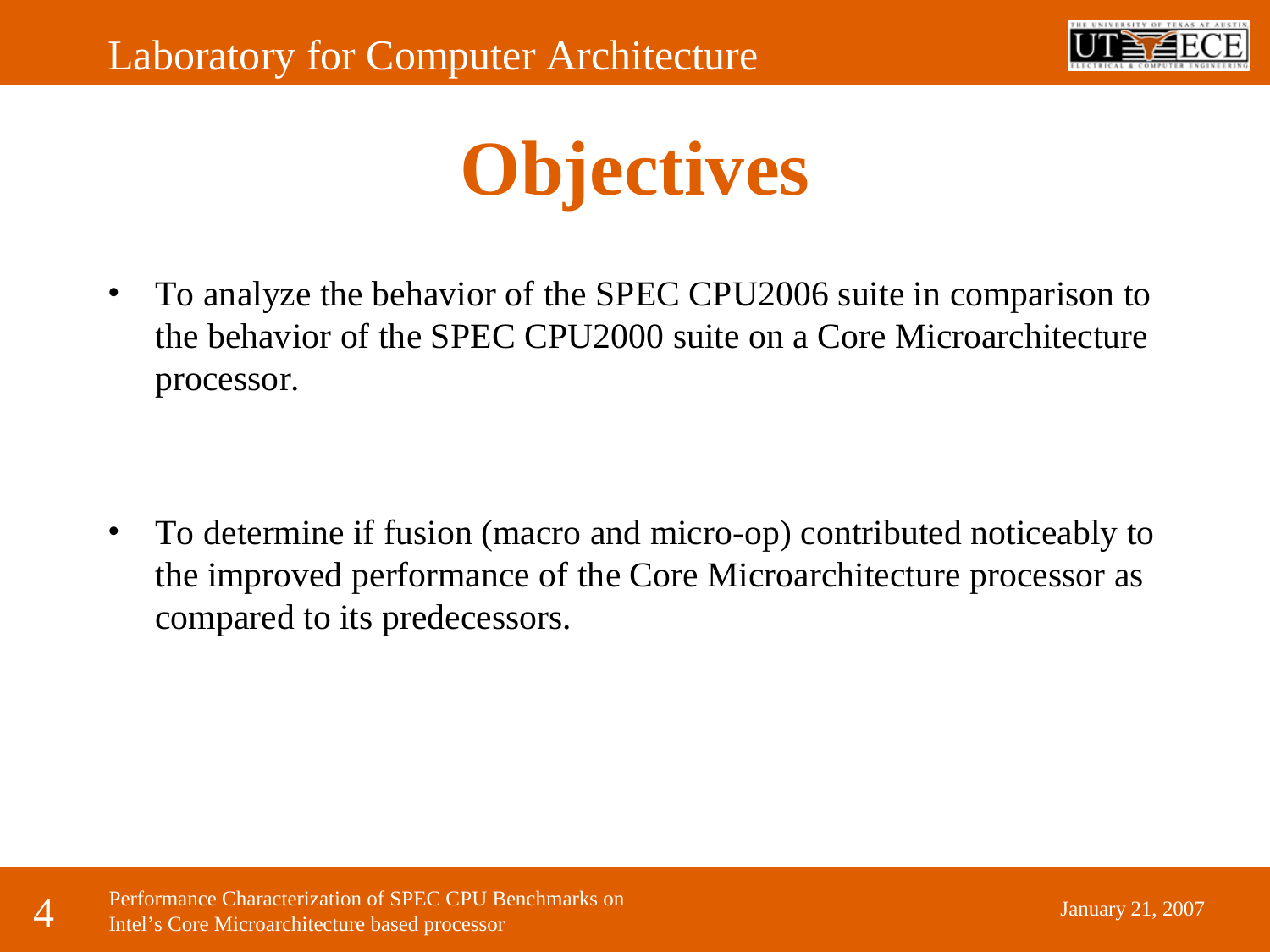

## **Methodology**

- Run SPEC CPU2006 and CPU2000 benchmark suites on a Core Microarchitecture based processor\*
- Use performance counters to collect information about the behavior of the benchmarks\*
- Use data provided by performance counters to compare CPU2006 and CPU2000
- Use runtimes from the SPEC website for Core predecessors to determine the performance improvement for each benchmark on the Core Microarchitecture
- Compare the amount of fusion (macro and micro-op) measured by the performance counters to the calculated to performance improvement

\*Steps performed by IBM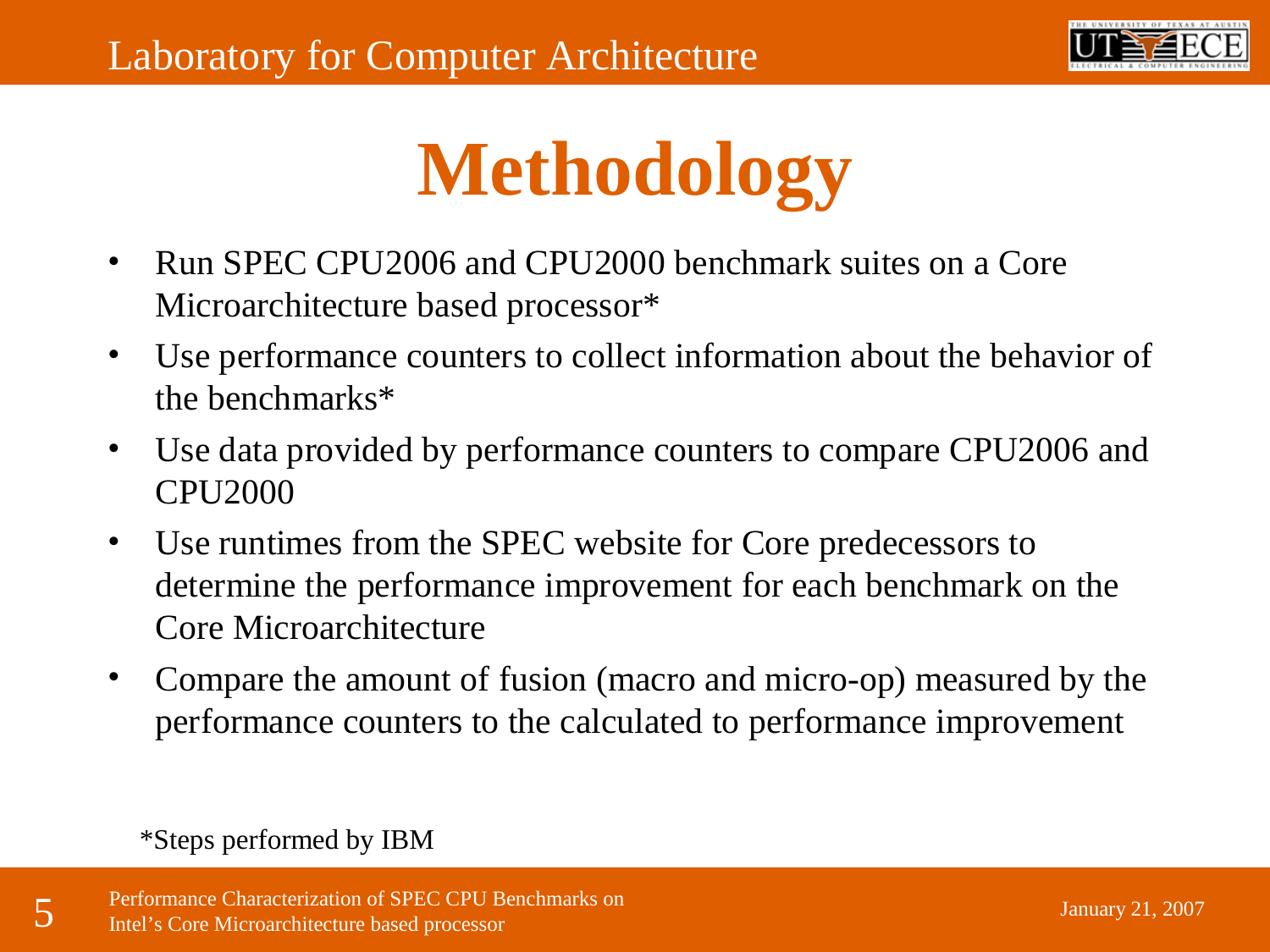

## **System**

#### • **Woodcrest System**

- Tyan S5380 Motherboard
- 2 Xeon 5160 CPU's running at 3.0Ghz
- 4x1GB memory DIMMS at 667Mhz

#### • **Benchmark Compilers**

- Intel C Compiler for 32-bit applications, Version 9.1
- Intel Fortran Compiler for 32-bit applications, Version 9.1



**Woodcrest System** 

\*Image taken from Real World Technologies "Intel's Next Generation Microarchitecture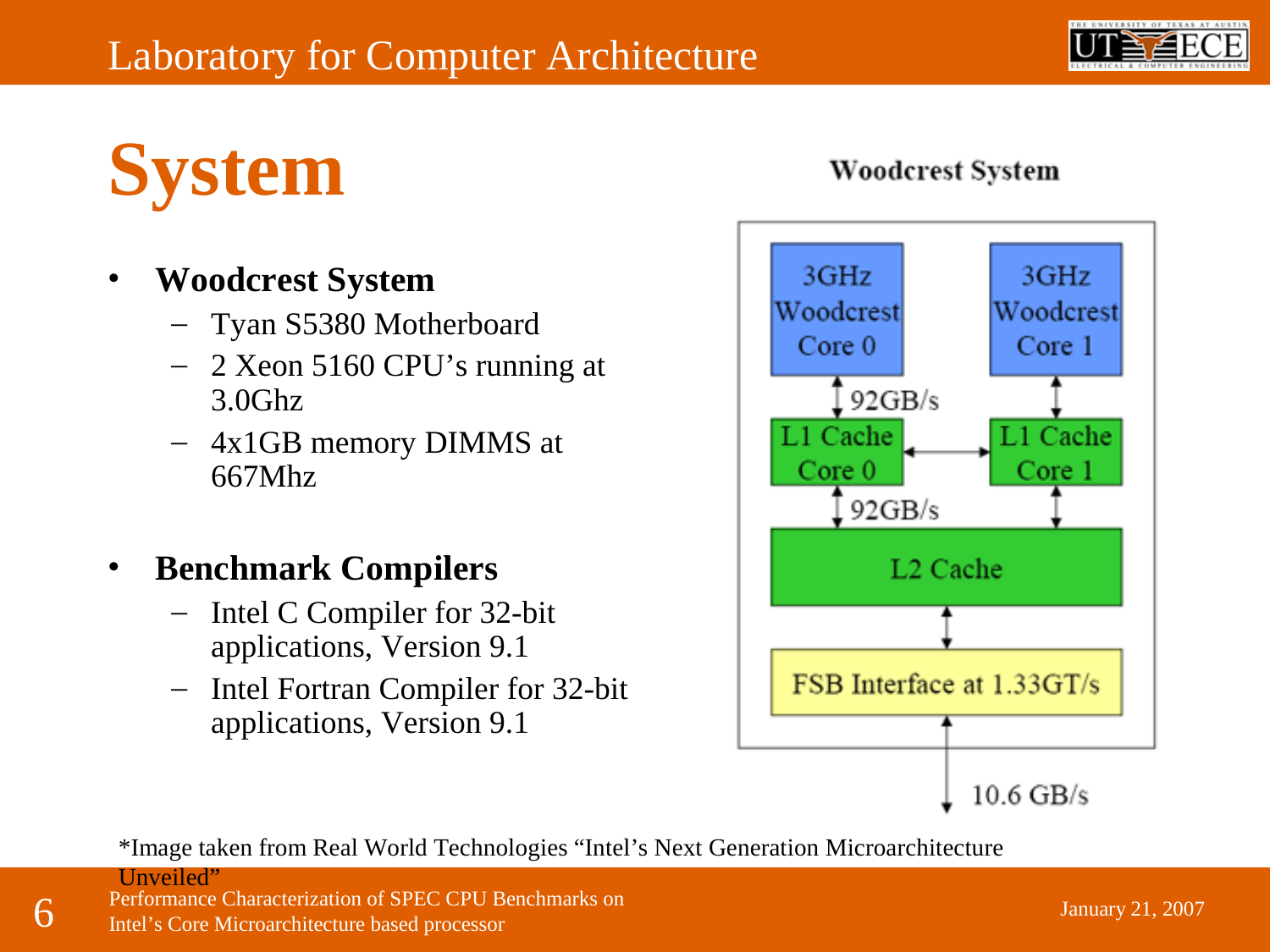

January 21, 2007

## **System Details**

- **L1 Cache**
	- 2 32KB caches
	- 8 way associativity
- **L2 Cache**
	- 1 unified 4MB cache
	- 16 way associativity
- **Macro-Fusion**
	- Fuses 2 x86 instructions
	- Compare and jump instructions
- **Micro-op Fusion**
	- Fuses 2 micro-ops
	- Store address and data micro-ops



\*Image taken from Real World Technologies "Intel's Next Generation Microarchitecture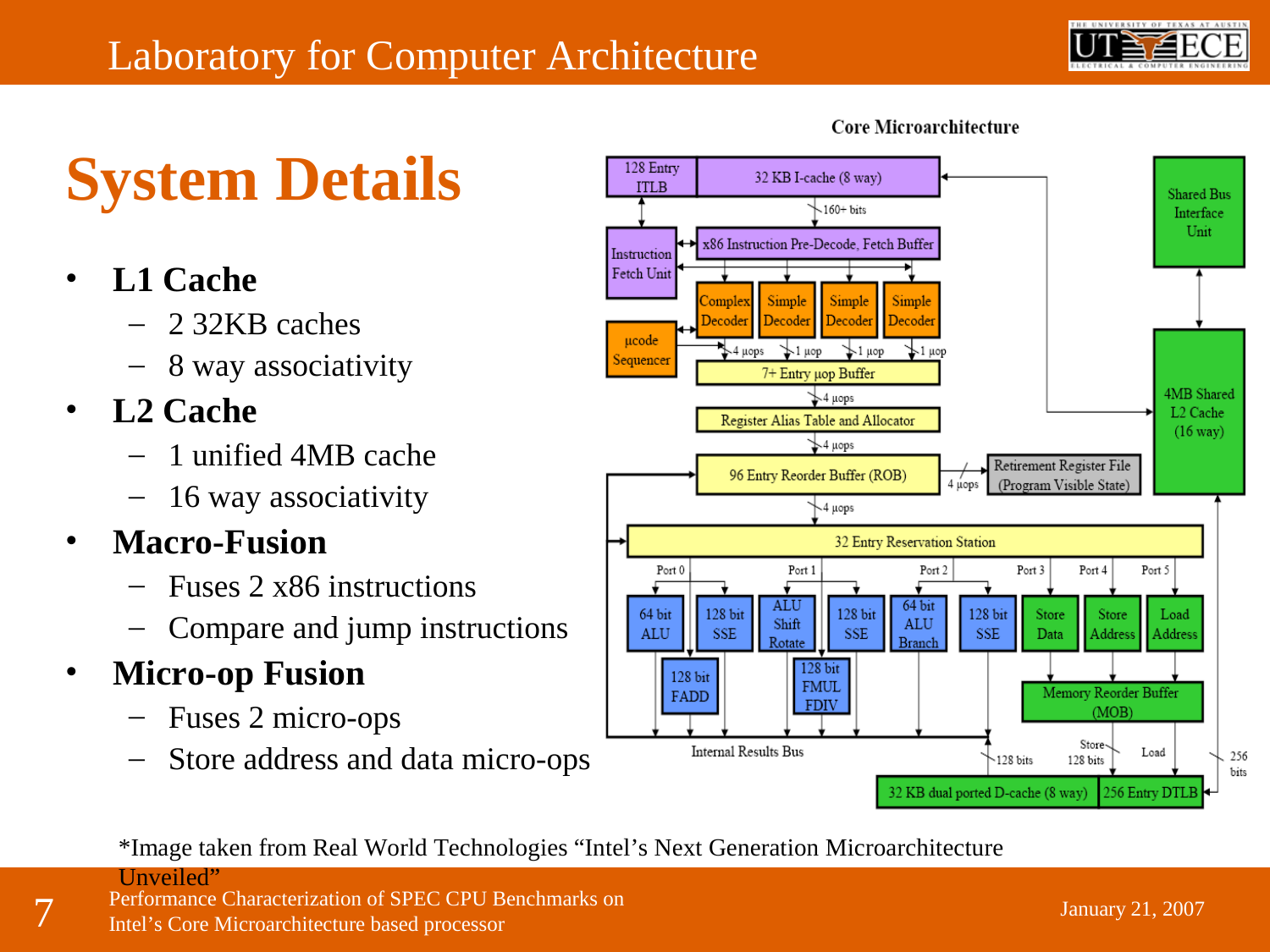

# Performance Characterization Results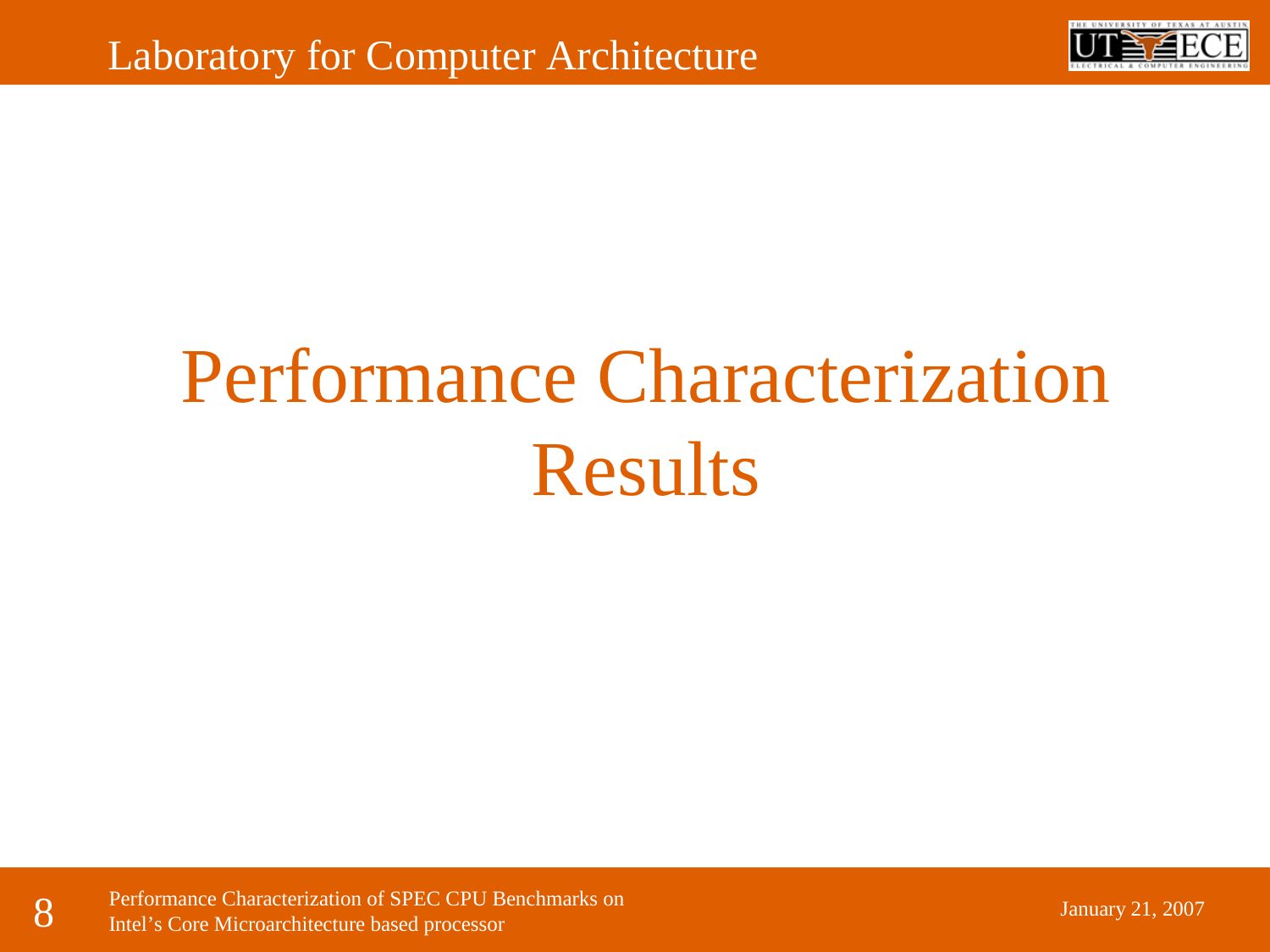### Laboratory for Computer Architecture



## **Instruction Mix for CPU2006**

#### SPEC CPU2006 Integer

| <b>Benchmark</b> | % Branches | % Loads | % Stores |
|------------------|------------|---------|----------|
| 400.perlbench    | 23.3%      | 23.9%   | 11.5%    |
| 401.bzip2        | 15.3%      | 26.4%   | 8.9%     |
| $403.\text{gcc}$ | 21.9%      | 25.6%   | 13.1%    |
| $429$ .mcf       | 19.2%      | 30.6%   | 8.6%     |
| 445.gobmk        | 20.7%      | 27.9%   | 14.2%    |
| 456.hmmer        | 8.4%       | 40.8%   | 16.2%    |
| 458.sjeng        | 21.4%      | 21.1%   | 8.0%     |
| 462.libquantum   | 27.3%      | 14.4%   | 5.0%     |
| 464.h264ref      | 7.5%       | 35.0%   | 12.1%    |
| 471.omnetpp      | 20.7%      | 34.2%   | 17.7%    |
| 473.astar        | 17.1%      | 26.9%   | 4.6%     |
| 483.xalancbmk    | 25.7%      | 32.1%   | 9.0%     |

#### SPEC CPU2006 Floating Point

| <b>Benchmark</b> | % Branches | % Loads | % Stores |
|------------------|------------|---------|----------|
| 410.bwayes       | 0.7%       | 46.5%   | 8.5%     |
| 416.games        | 7.9%       | 34.6%   | 9.2%     |
| 433.milc         | 1.5%       | 37.3%   | 10.7%    |
| 434.zeusmp       | 4.0%       | 28.7%   | 8.1%     |
| 435.gromacs      | 3.4%       | 29.4%   | 14.5%    |
| 436.cactusADM    | 0.2%       | 46.5%   | 13.2%    |
| 437.leslie3d     | 3.2%       | 45.4%   | 10.6%    |
| 444.namd         | 4.9%       | 23.3%   | 6.0%     |
| 447.dealll       | 17.2%      | 34.6%   | 7.3%     |
| 450.soplex       | 16.4%      | 38.9%   | 7.5%     |
| 453.povray       | 14.3%      | 30.0%   | 8.8%     |
| 454.calculix     | 4.6%       | 31.9%   | 3.1%     |
| 459.GemsFDTD     | 1.5%       | 45.1%   | 10.0%    |
| 465.tonto        | 5.9%       | 34.8%   | 10.8%    |
| $470$ .ibm       | 0.9%       | 26.3%   | 8.5%     |
| 481.wrf          | 5.7%       | 30.7%   | 7.5%     |
| 482.sphinx3      | 10.2%      | 30.4%   | 3.0%     |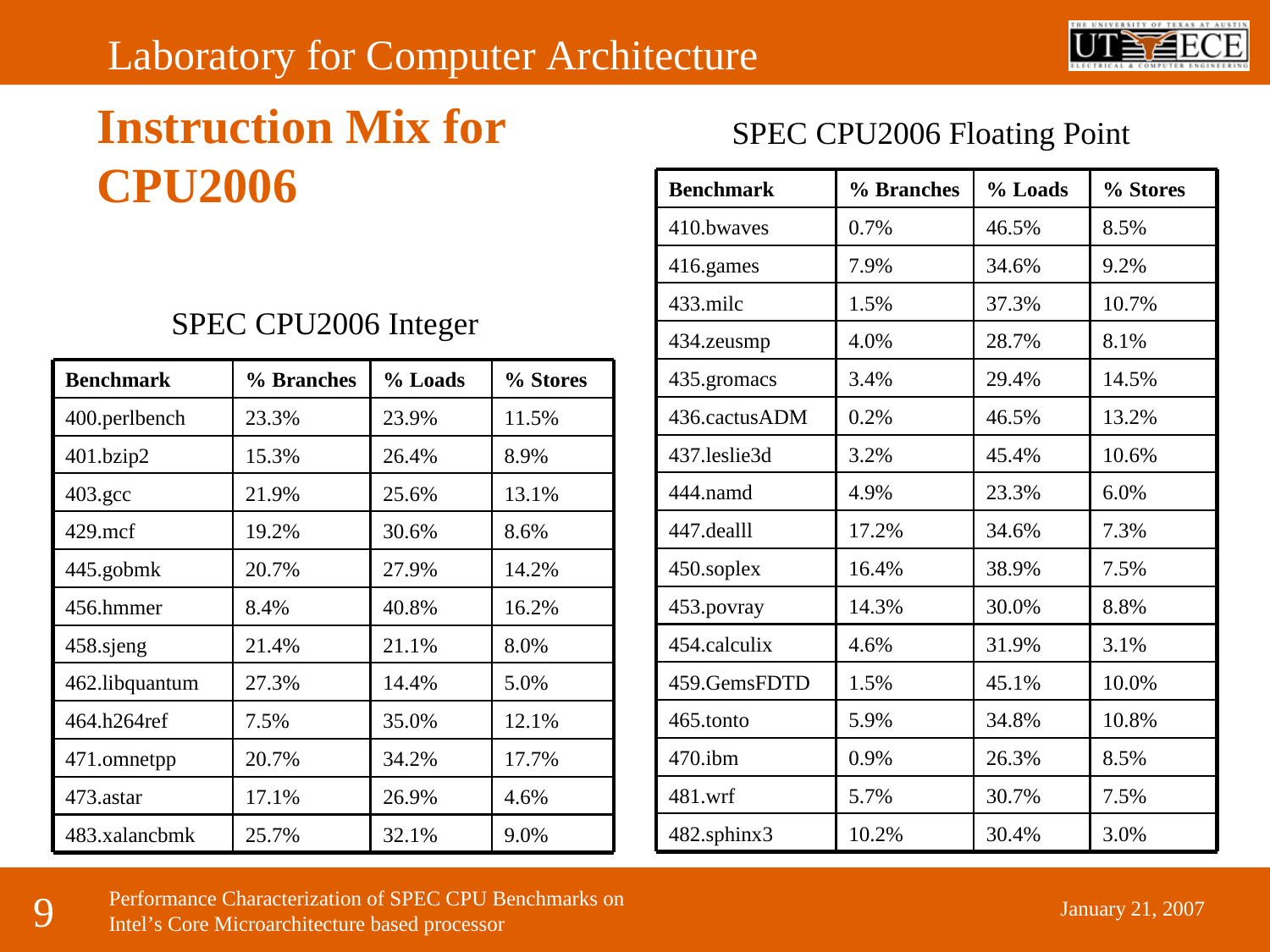

### **L1 data cache misses per 1000 Instructions**

#### 0 25 50 75 100 125 150 400.perlbench 401.bzip2 403.gcc 429.mcf 445.gobmk 456.hmmer 458.sjeng 462.libquantum 464.h264ref 471.omnetpp 473.astar 483.xalancbmk **Misses per Kinst** 0 25 50 75 100 125 150 164.gzip 175.vpr 176.gcc 181.mcf 186.crafty 197.parser 252.eon 253.perlbmk 254.gap 255.vortex 256.bzip2 300.twolf **Misses per Kinst** SPEC CPU2006 SPEC CPU2000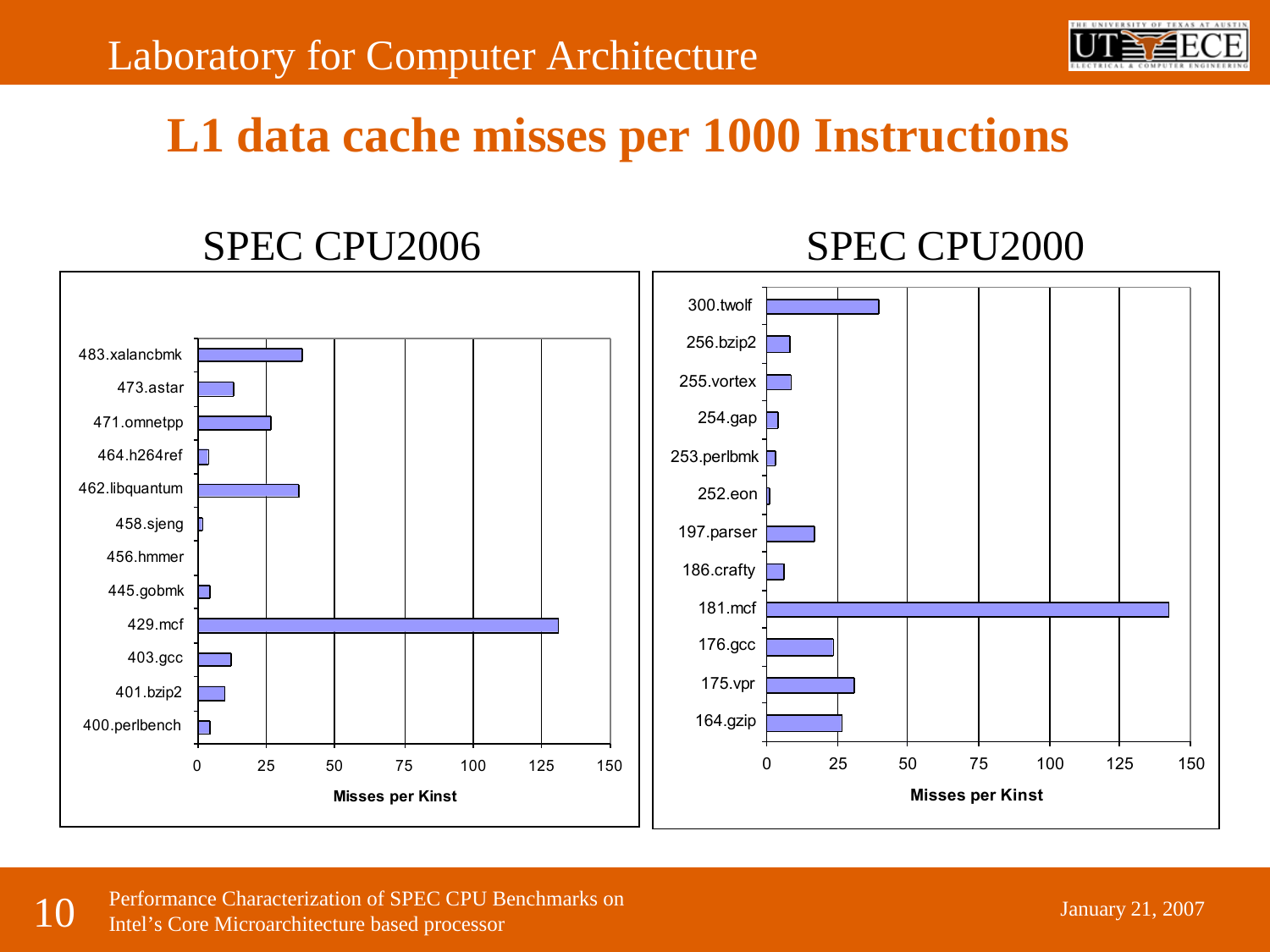

### **L2 cache misses per 1000 Instructions**

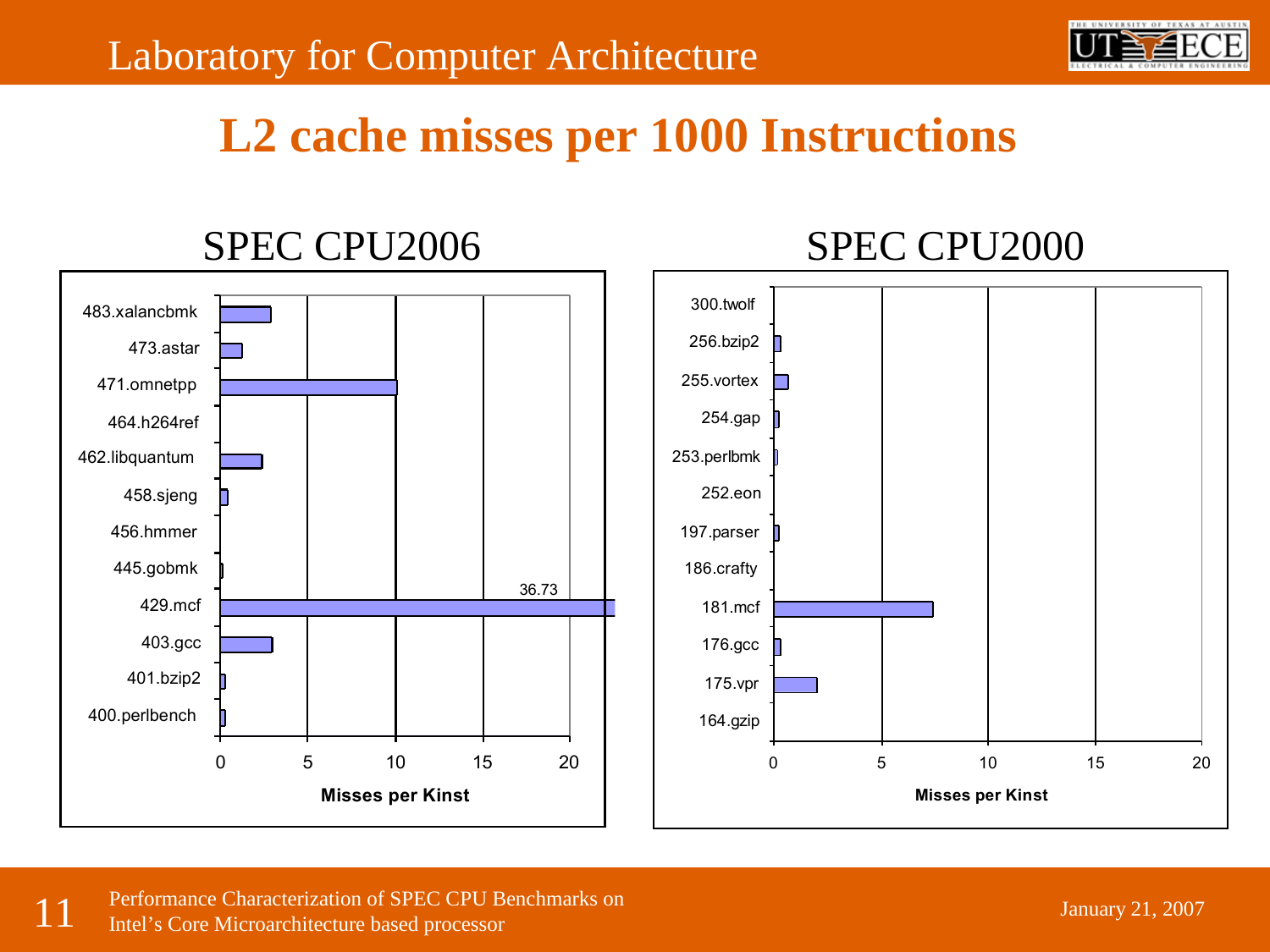

### **Branch mispredictions per 1000 Instructions**



#### SPEC CPU2006 SPEC CPU2000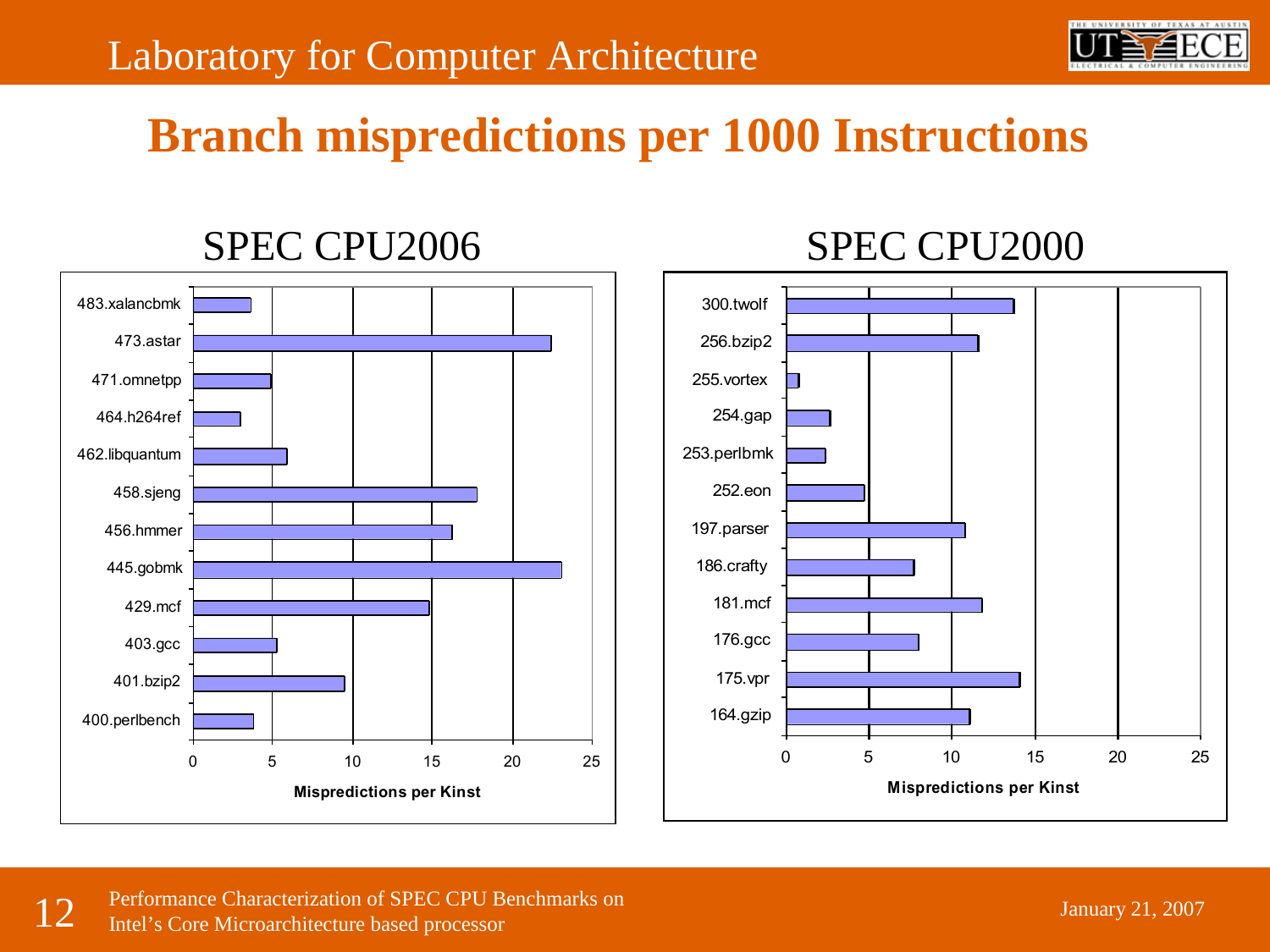

### **Performance Characteristics Correlation with CPI**

| <b>Characteristics</b>                | <b>Correlation Coefficient</b> |  |
|---------------------------------------|--------------------------------|--|
| Branch mispresdictions per KI and CPI | 0.150                          |  |
| L1-D cache misses per KI and CPI      | 0.918                          |  |
| L <sub>2</sub> misses per KI and CPI  | 0.964                          |  |

- L2 misses have the strongest correlation with CPI
- L1-D caches misses also show significant correlation with CPI
- Branch mispredictions do not appear to directly impact CPI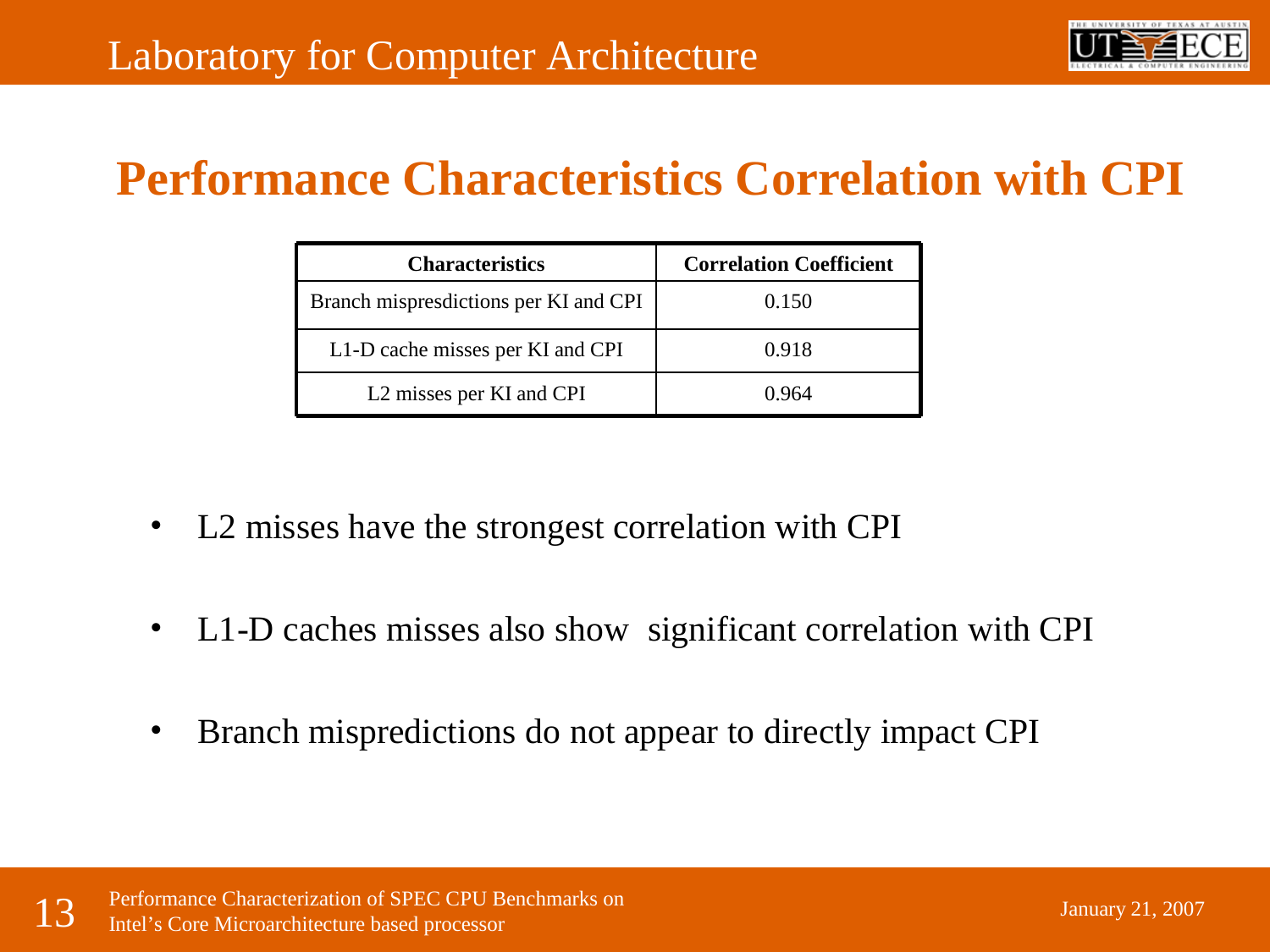

## Fusion

14 Performance Characterization of SPEC CPU Benchmarks on Intel's Core Microarchitecture based processor

January 21, 2007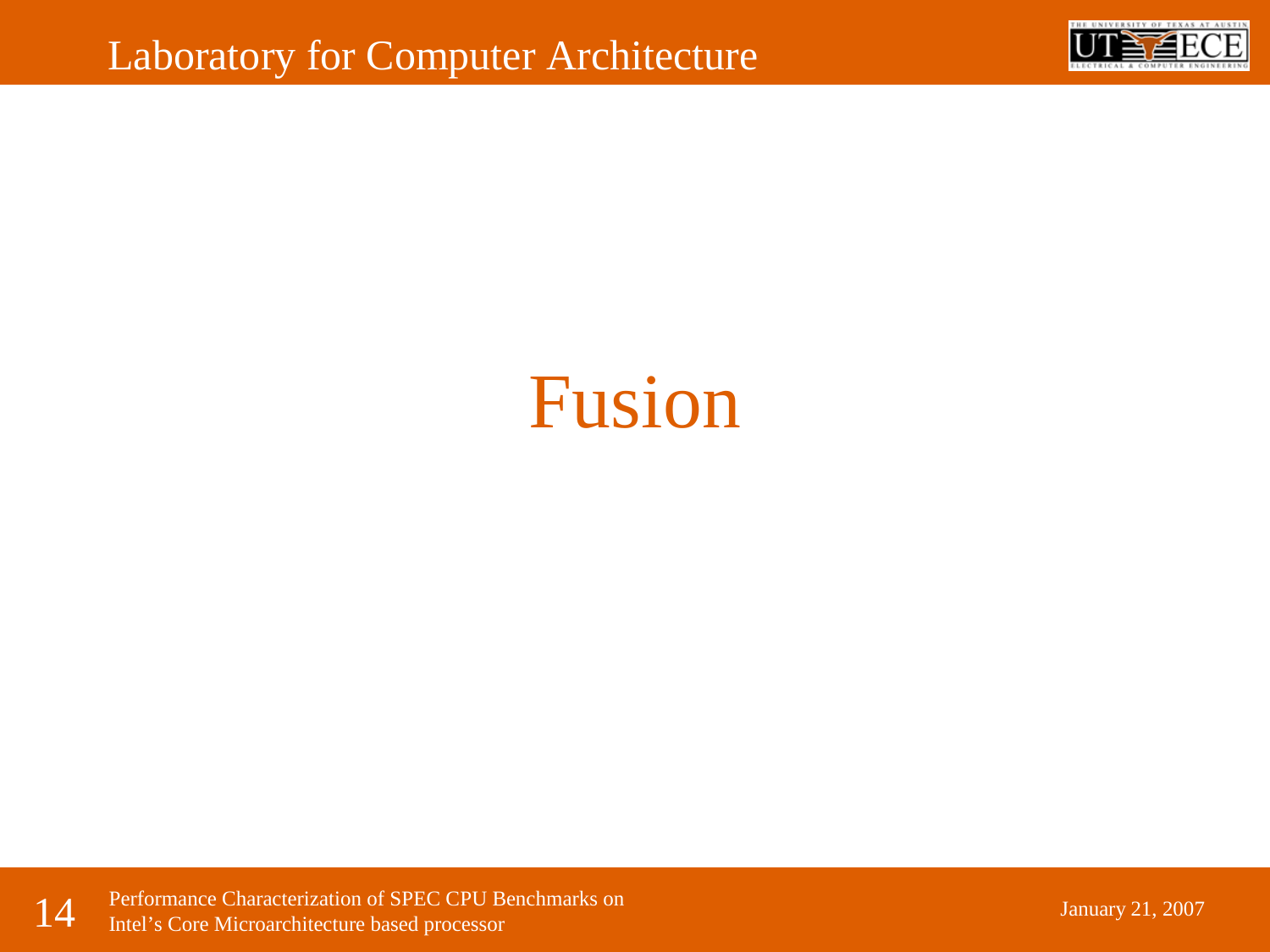

## **Macro-Fusion** • New feature for Core

#### **Core Front End**



- 
- Decreases number of micro-ops
- One macro-fusion per cycle
- Fused in pre-decode phase
- Fuses branch and compare instructions

\*Image taken from Real World Technologies "Intel's Next Generation Microarchitecture

**Unveiled**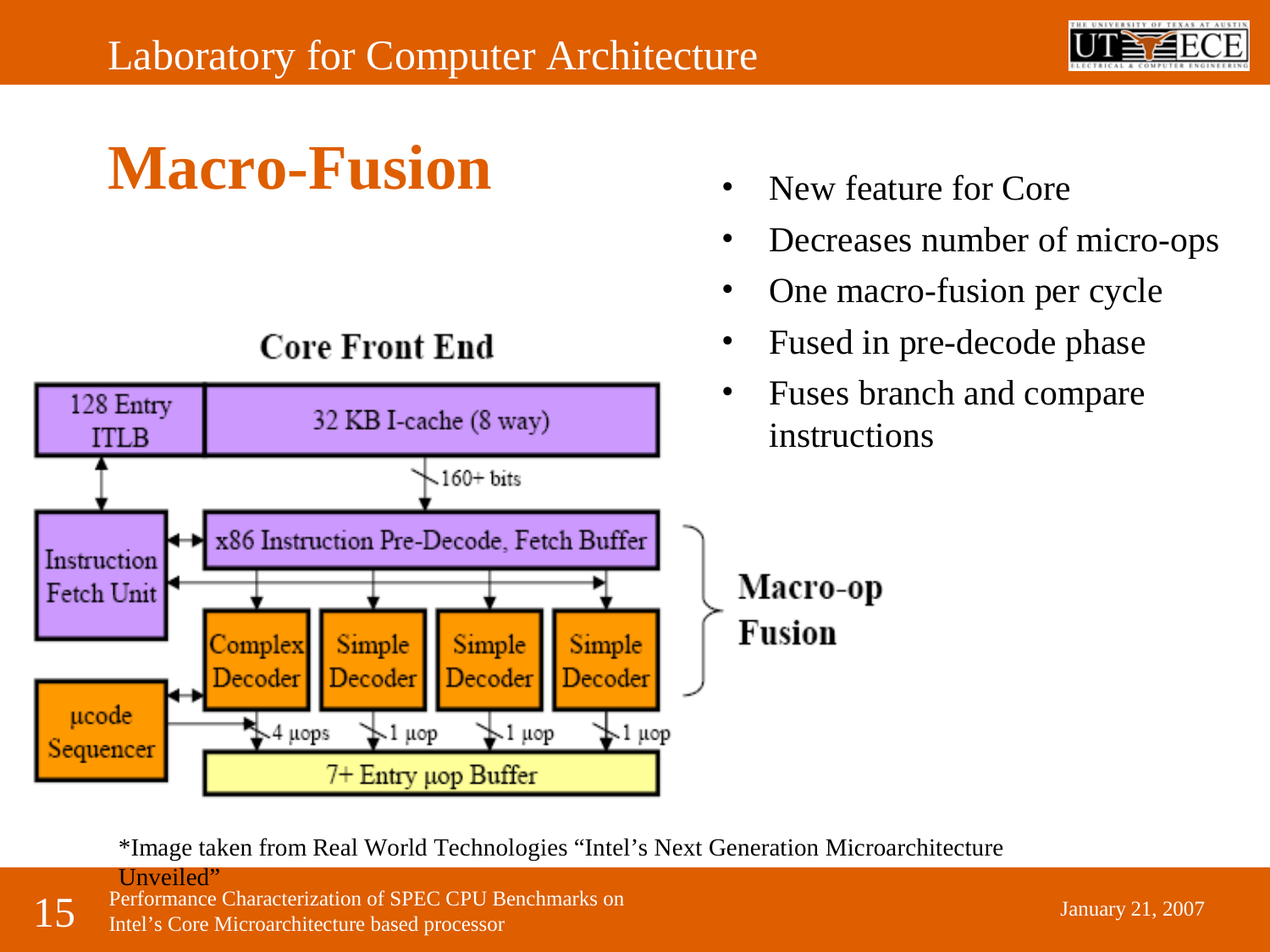

## **Micro-op Fusion**



#### **Core Front End**

- Enhanced version of Pentium M feature
- Occurs in the decode phase
- Fused pair is issued/executed separately, but tracked by the reorder buffer as one micro-op
- Typically fuses store address micro-op and a data micro-op
- Increases space in reorder buffer

µop Fusion

\*Image taken from Real World Technologies "Intel's Next Generation Microarchitecture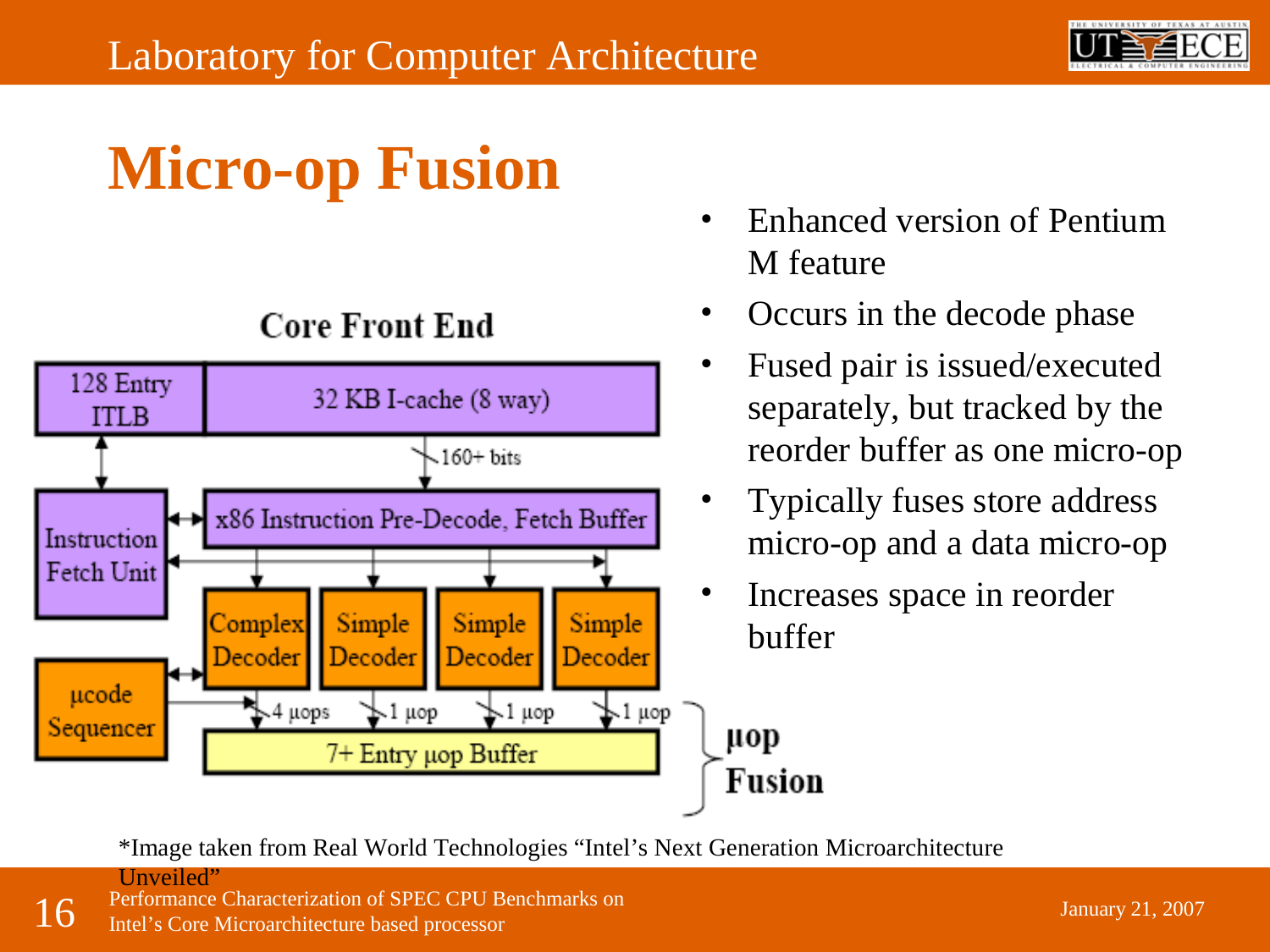

### **Performance Improvement Calculation Details**

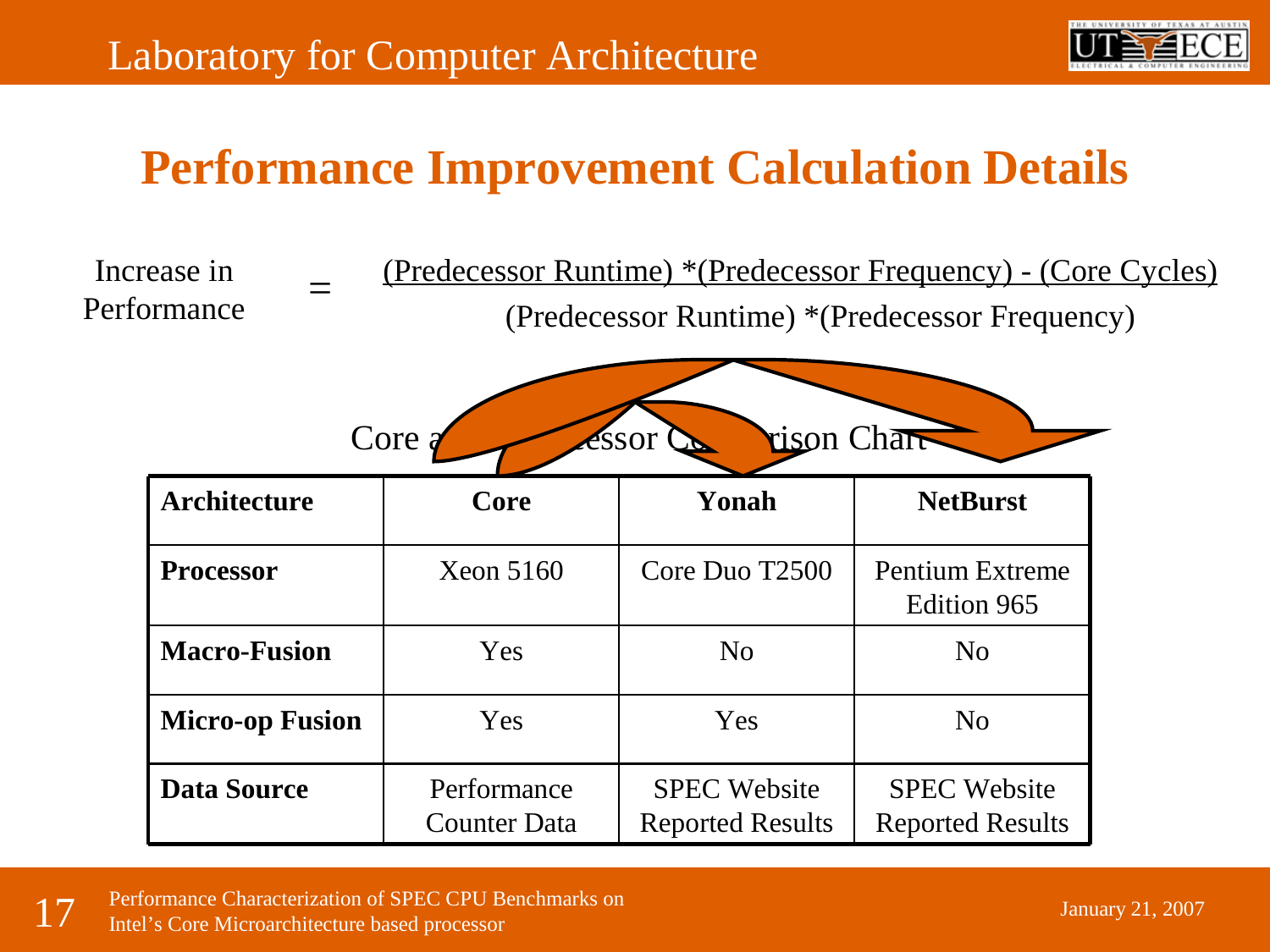

### **Percentage of fused operations for SPEC**

**CPU2006**

#### SPEC CPU2006 Floating Point

| <b>Benchmark</b> | <b>Macro</b> | <b>Micro</b> | <b>Total</b> |
|------------------|--------------|--------------|--------------|
| 416.games        | 2.18%        | 23.58%       | 25.76%       |
| 433.milc         | 0.35%        | 17.82%       | 18.17%       |
| 434.zeusmp       | 0.09%        | 16.32%       | 16.41%       |
| 435.gromacs      | 0.71%        | 15.58%       | 16.29%       |
| 436.cactusADM    | 0.00%        | 24.14%       | 24.14%       |
| 437.leslie3d     | 0.70%        | 24.12%       | 24.82%       |
| 444.namd         | 0.36%        | 10.02%       | 10.38%       |
| 447.dealll       | 8.03%        | 22.98%       | 31.01%       |
| 450.soplex       | 5.10%        | 13.59%       | 18.69%       |
| 453.povray       | 4.40%        | 21.88%       | 26.28%       |
| 454.calculix     | 0.44%        | 19.67%       | 20.11%       |
| 459.GemsFDTD     | 0.38%        | 18.66%       | 19.04%       |
| 465.tonto        | 1.69%        | 24.35%       | 26.04%       |
| $470$ .ibm       | 0.22%        | 19.56%       | 19.78%       |

#### SPEC CPU2006 Integer

| <b>Benchmark</b>   | <b>Macro</b> | <b>Micro</b> | <b>Total</b> |
|--------------------|--------------|--------------|--------------|
| 400.perlbench      | 12.18%       | 19.68%       | 31.86%       |
| 401.bzip2          | 11.84%       | 18.95%       | 30.79%       |
| $403.\mathrm{gcc}$ | 16.18%       | 18.39%       | 34.57%       |
| $429$ .mcf         | 13.93%       | 21.40%       | 35.33%       |
| 445.gobmk          | 11.33%       | 20.19%       | 31.52%       |
| 456.hmmer          | 0.13%        | 23.30%       | 23.43%       |
| 458.sjeng          | 14.33%       | 18.32%       | 32.65%       |
| 462.libquantum     | 1.59%        | 13.92%       | 15.15%       |
| 464.h264ref        | 1.51%        | 23.45%       | 24.96%       |
| 471.omnetpp        | 8.19%        | 23.87%       | 32.06%       |
| 473.astar          | 12.86%       | 14.40%       | 27.06%       |
| 483.xalancbmk      | 15.98%       | 21.12%       | 37.10%       |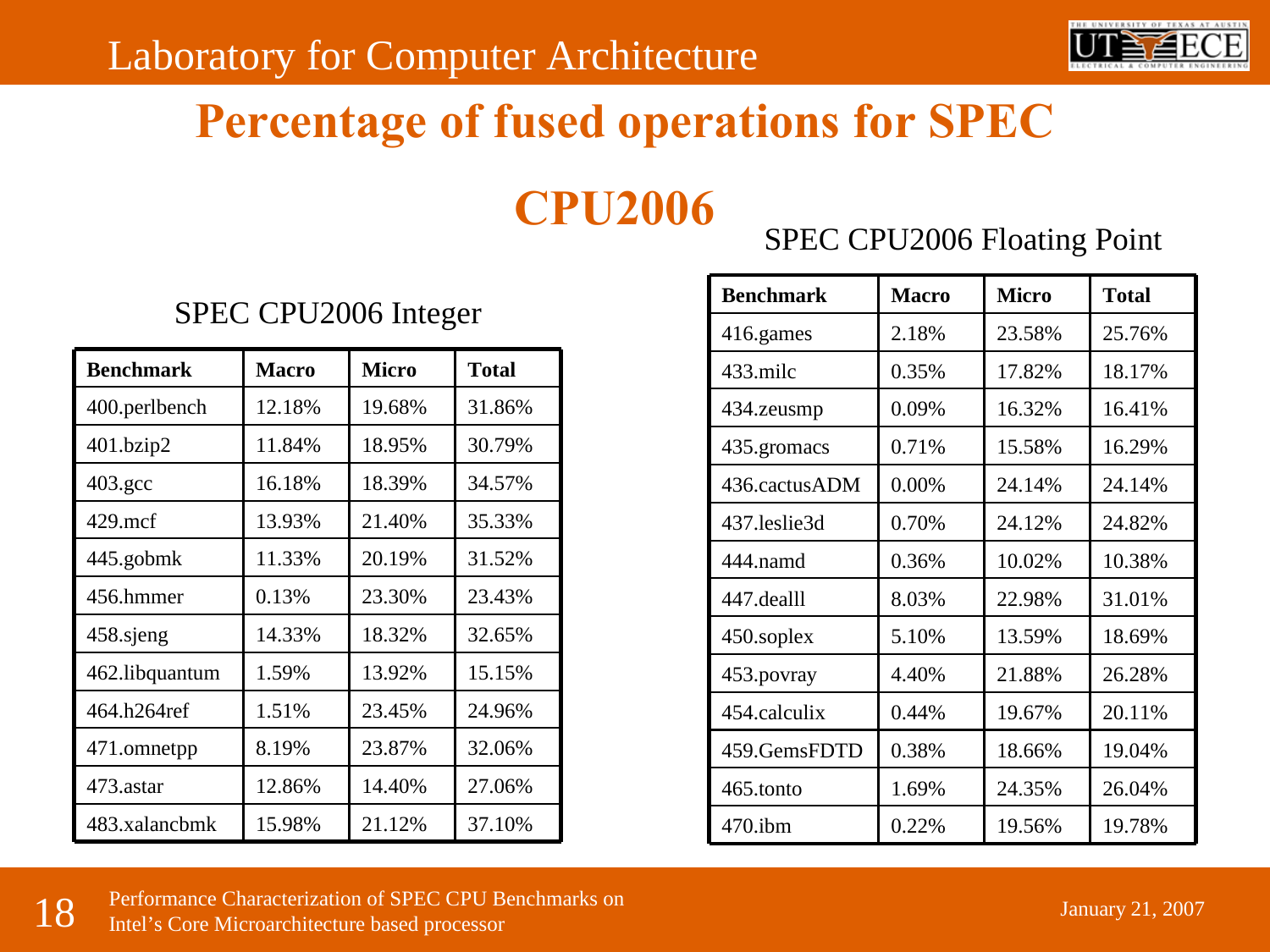

#### **Percentage of increase in performance and percentage**

### **fused macro-ops for Woodcrest over Yonah**

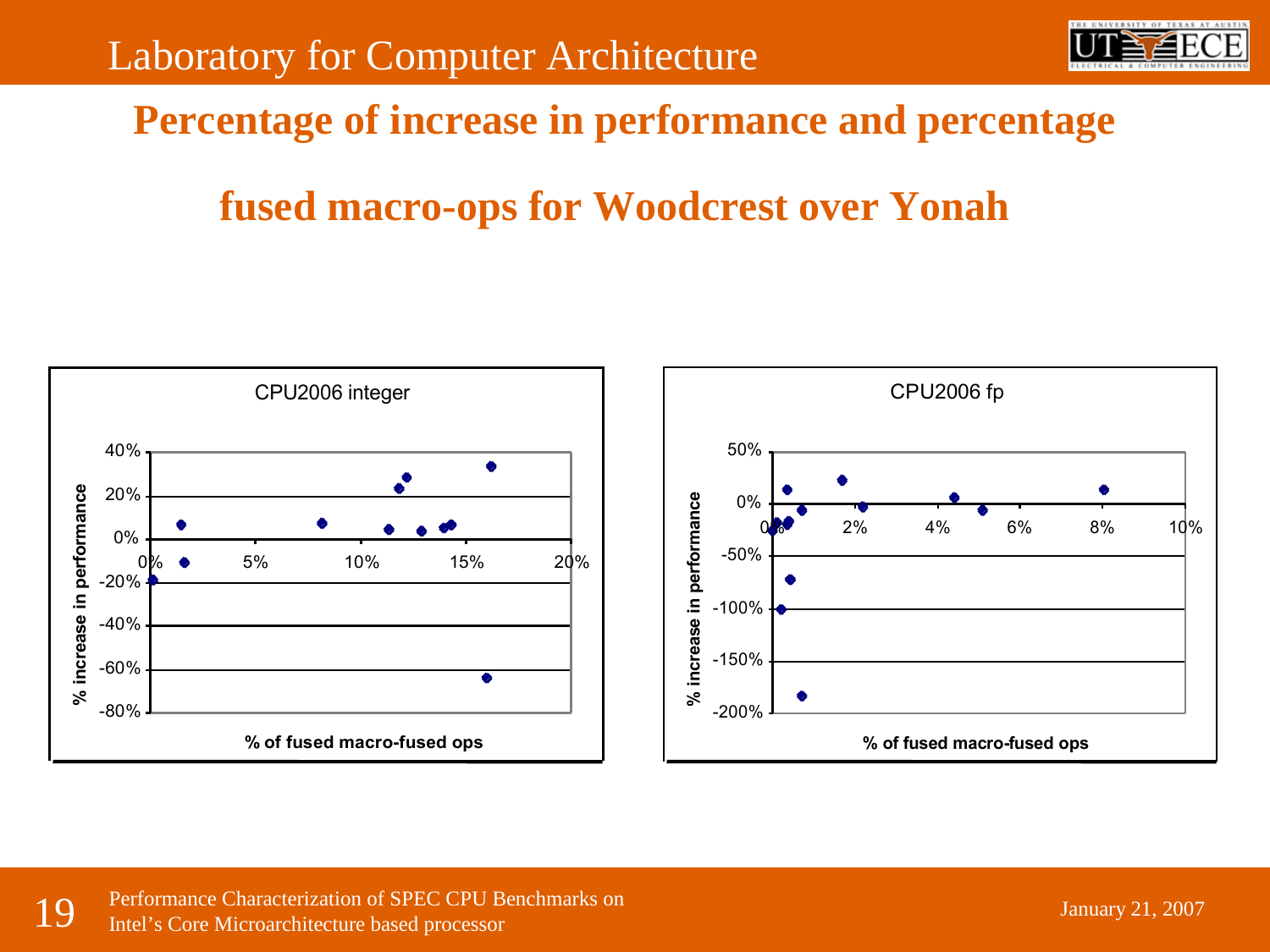

#### **Percentage of increase in performance and percentage**

### **fused macro-ops for Woodcrest over Netburst**

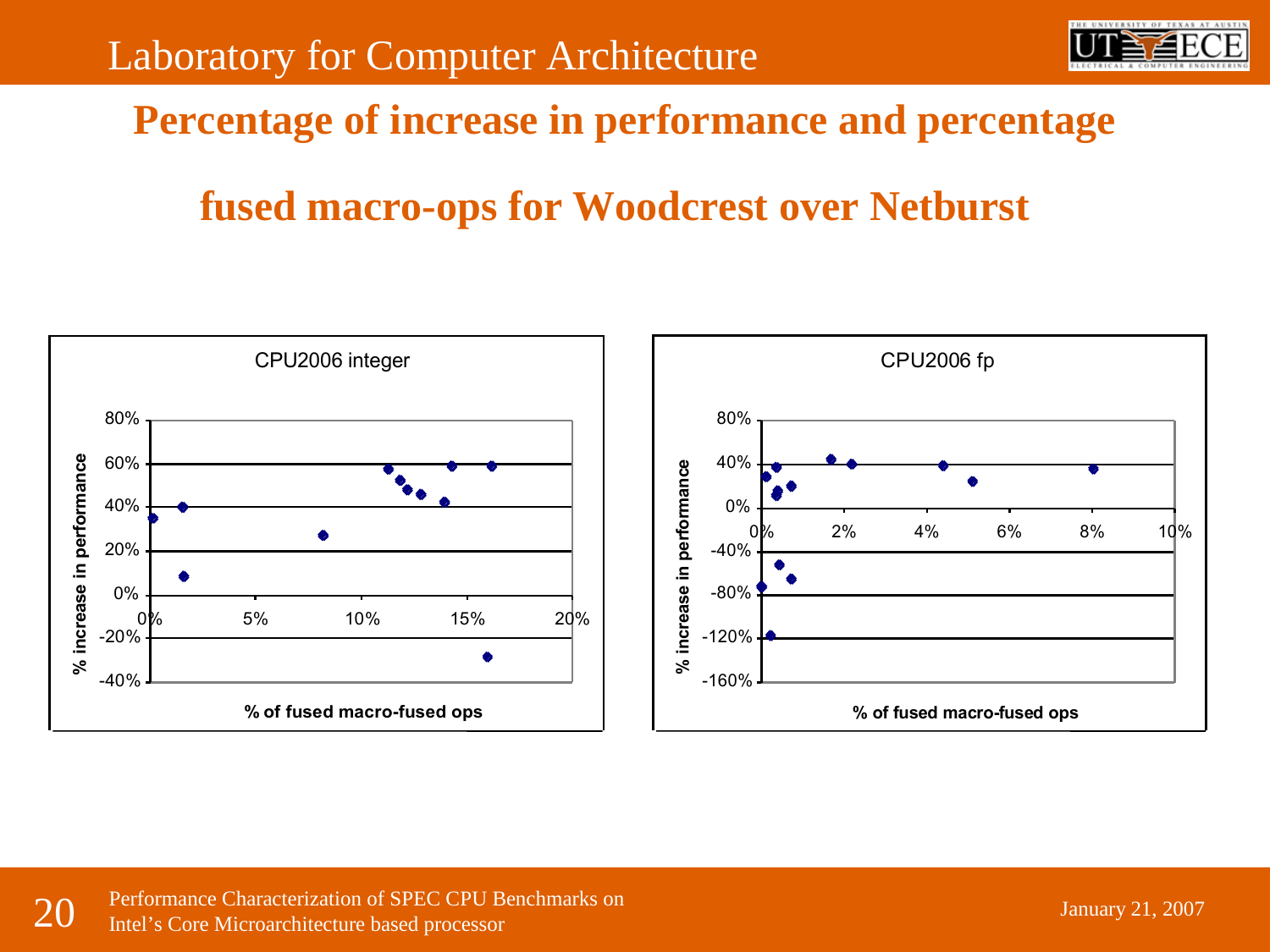

### **Percentage increase in performance compared with measured micro-op fusion for Netburst to Core**

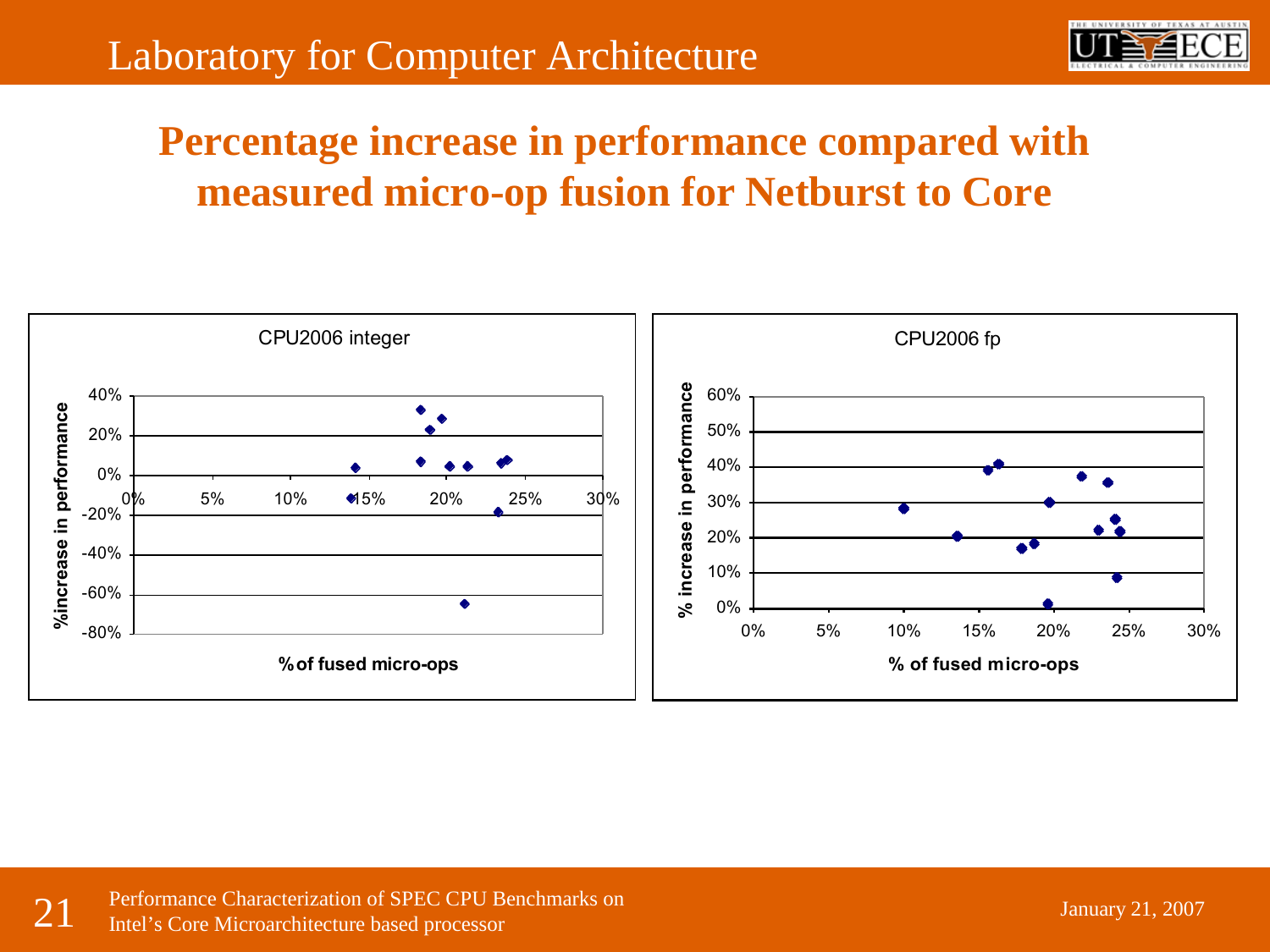

## **Conclusion**

- SPEC CPU2006 stresses L2 Cache more
- The measured amount of Macro-fusion in floating point benchmarks is very low and does not correlate well with increase in performance
- The measured amount of Macro-fusion in integer benchmarks shows significant correlation with the increase in performance
- Micro-op fusion does not correlate well with increase in performance